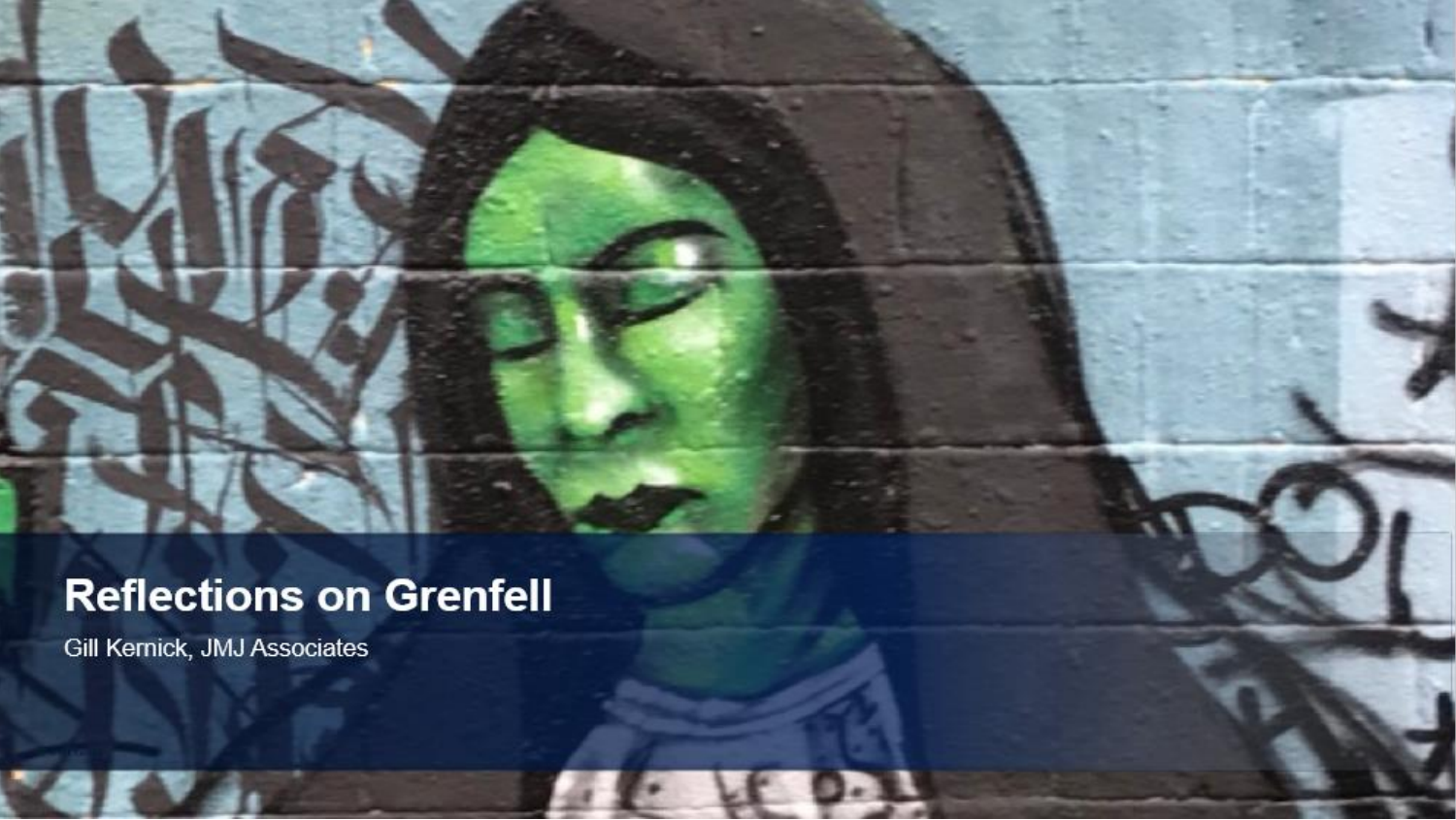## **Reflections**

- On Memories
- On Warnings
- On Voices



## **Reflections on Grenfell**

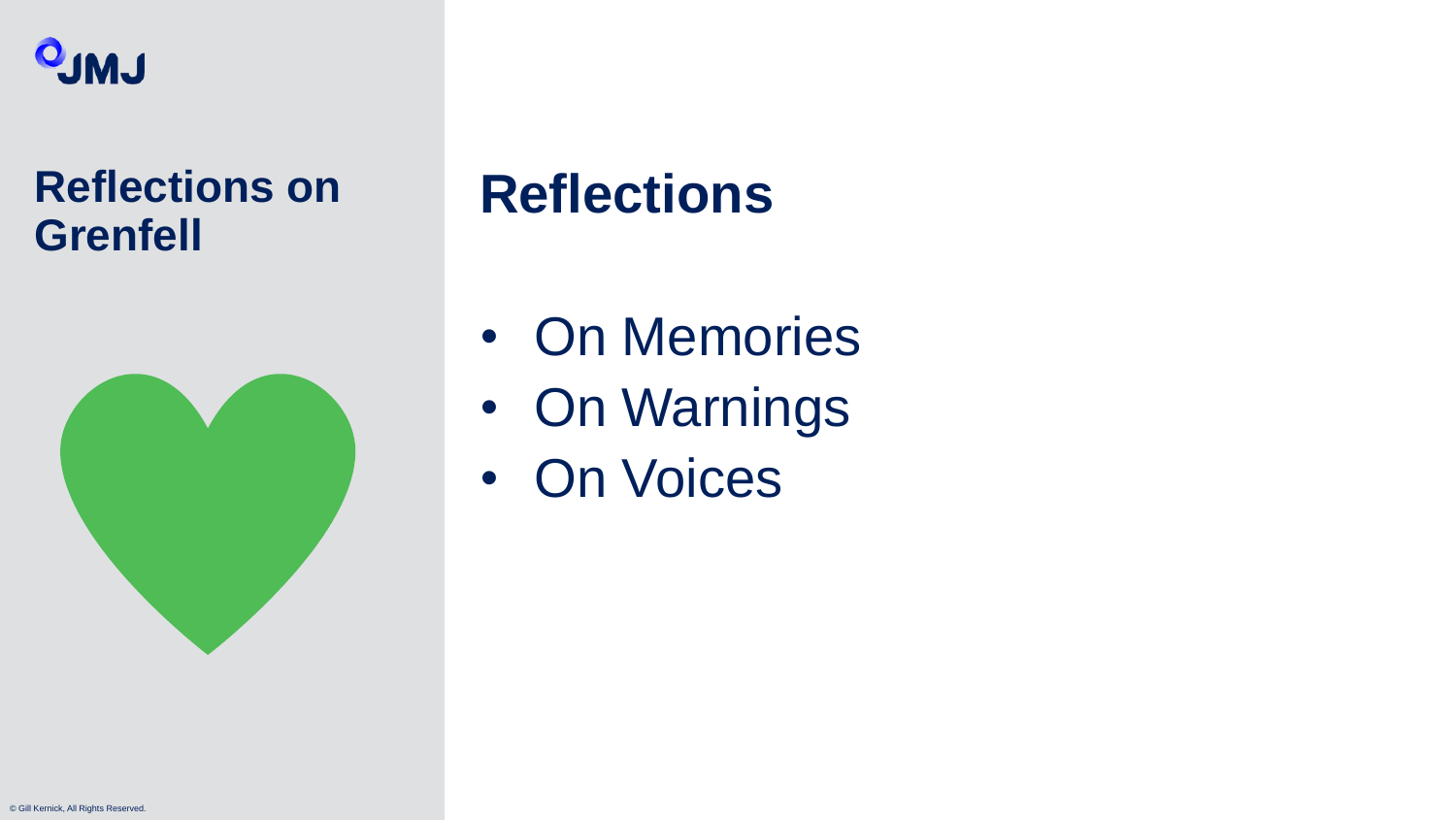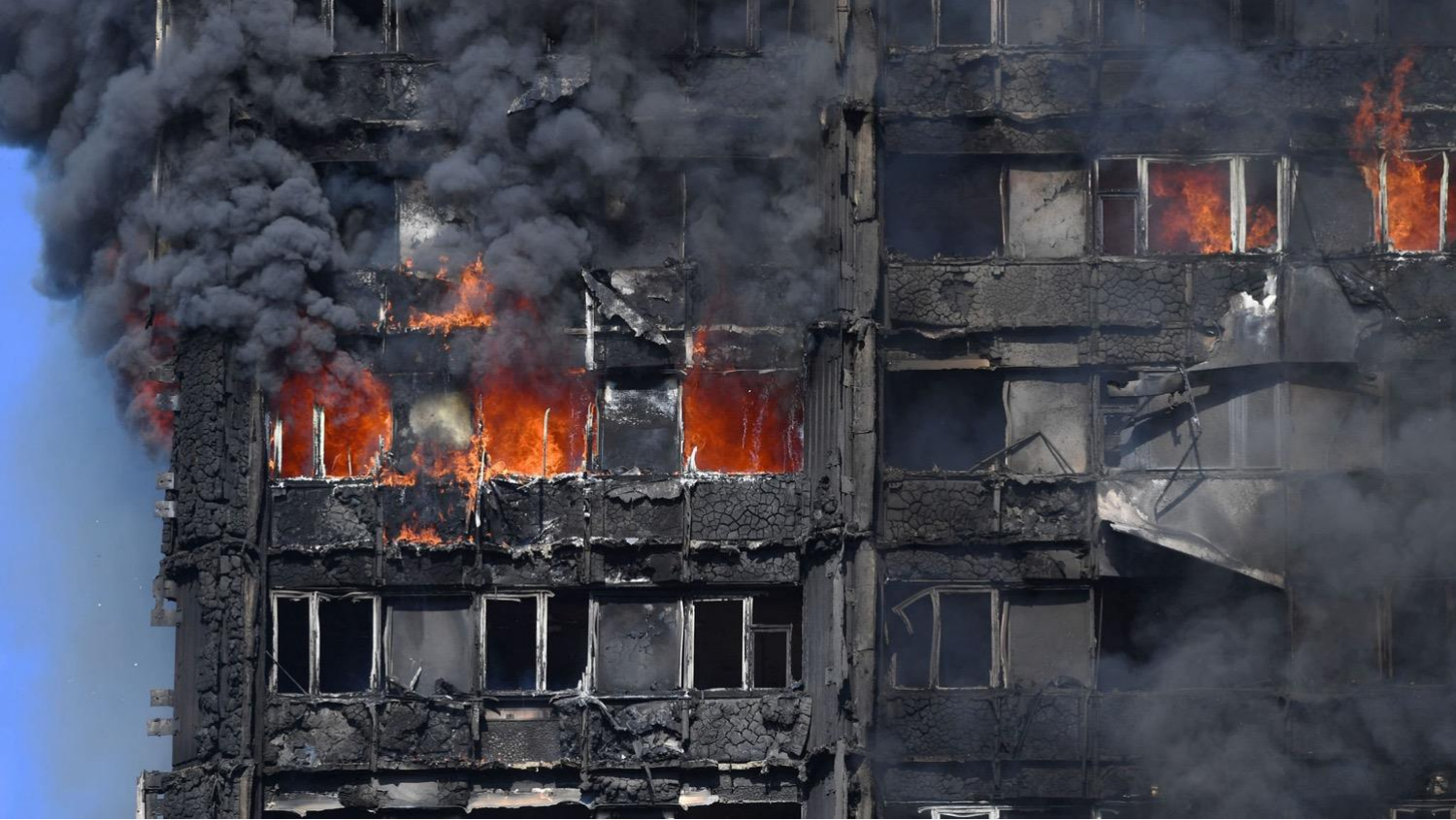



### **The Fourth Anniversary**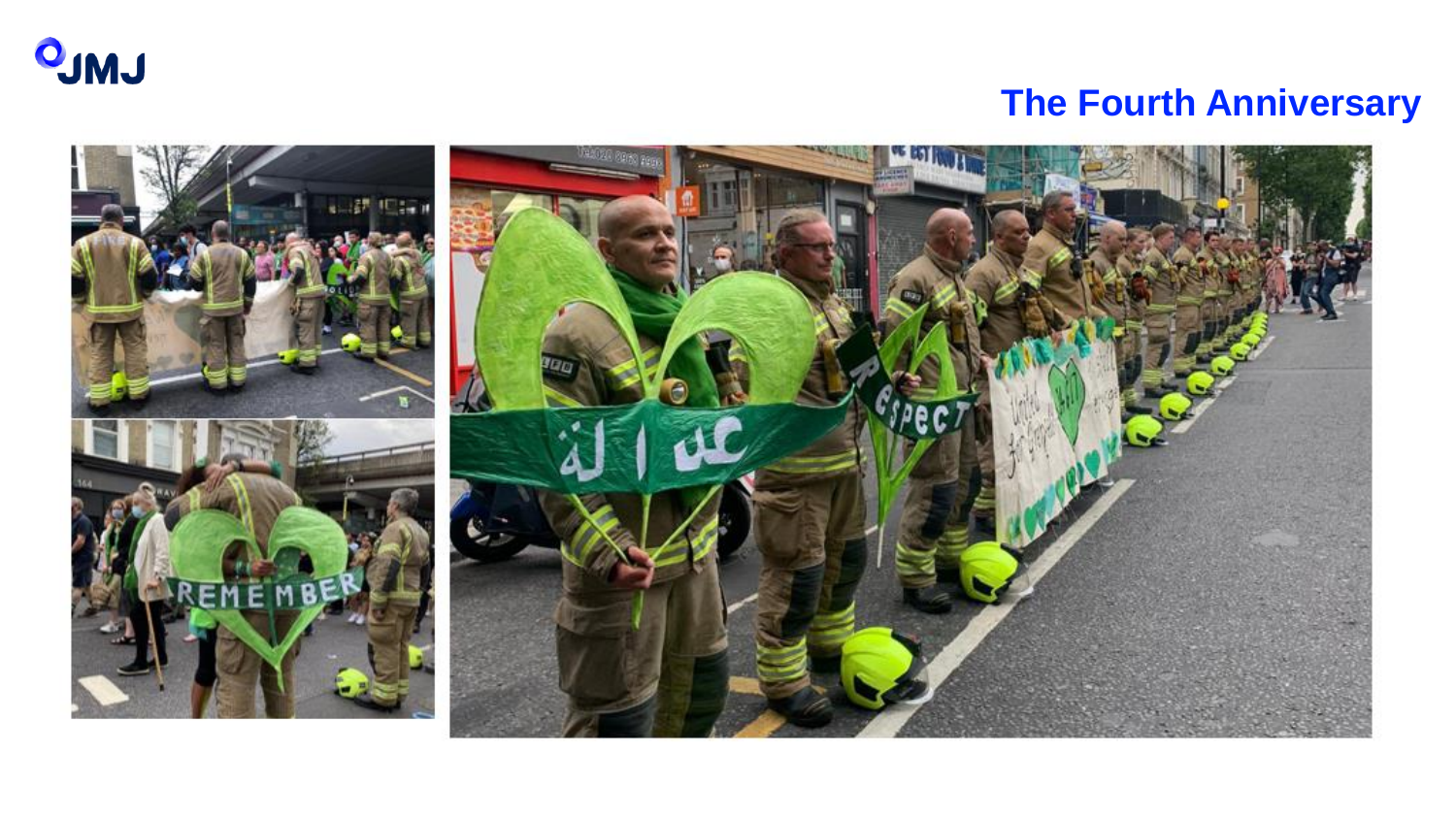

## **On Warnings**

- Summerland (1973)
- Knowsley Heights (1991)
- Garnock Court (1999)
- Harrow Court (2005)
- Lakanal Fire (2009)
- Shepherds Bush (2016)
- **Grenfell (2017)**
- Barking (2019)
- Crew (2019)
- Worcester Park (2019)
- Bolton Cube (2019)
- New Providence Wharf (2021)



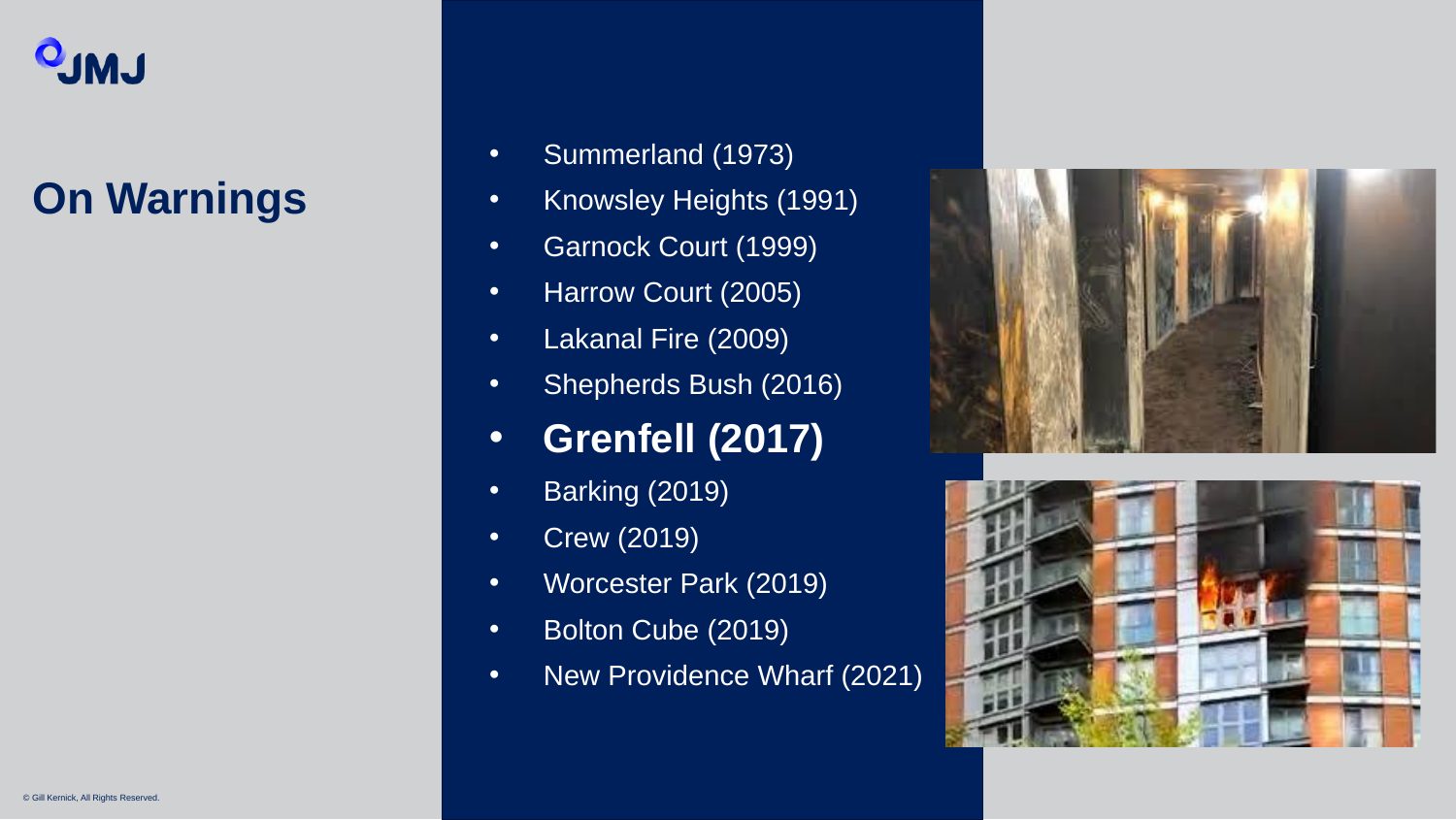It is deeply shocking and completely unacceptable that three years after the Grenfell Tower Fire, there are still 2,000 high-risk residential building with dangerous cladding' *House of Commons Report, Cladding Remediation, June 2020*



I have been shocked by some of the practices ... a cultural and behavioural change is needed across the whole sector.'

The 'mindset of doing things as cheaply as possible and passing on responsibility for problems and shortcomings to others must stop'.

*Judith Hackitt, BSF, Interim Report, December 2017*

There is a cultural issue across the sector which can be described as a "race to the bottom".

There is insufficient focus on delivering the best quality building possible, in order to ensure that residents are safe and feel safe. *Judith Hackitt, BSF, Final Report, May 2018*

Judith Hackitt told us the flats on Regina Road were the worst housing conditions she has ever seen, and said it showed the culture ignoring the concerns of people living in tower blocks in Britain is not changing quickly enough. *ITV, March 2021*

In 2018, I called for professional bodies to demonstrate and deliver leadership that drives a shift in culture.

The ISSG has continued that call but sadly, our urgent calls for proactive, collaborative leadership does not yet appear to have

been heeded.

While some headway has been made there remains a lack of urgency and a feeling that organisations are already doing their bit, which in the ISSG's view, doesn't currently go far enough. *Judith Hackitt, August 2020*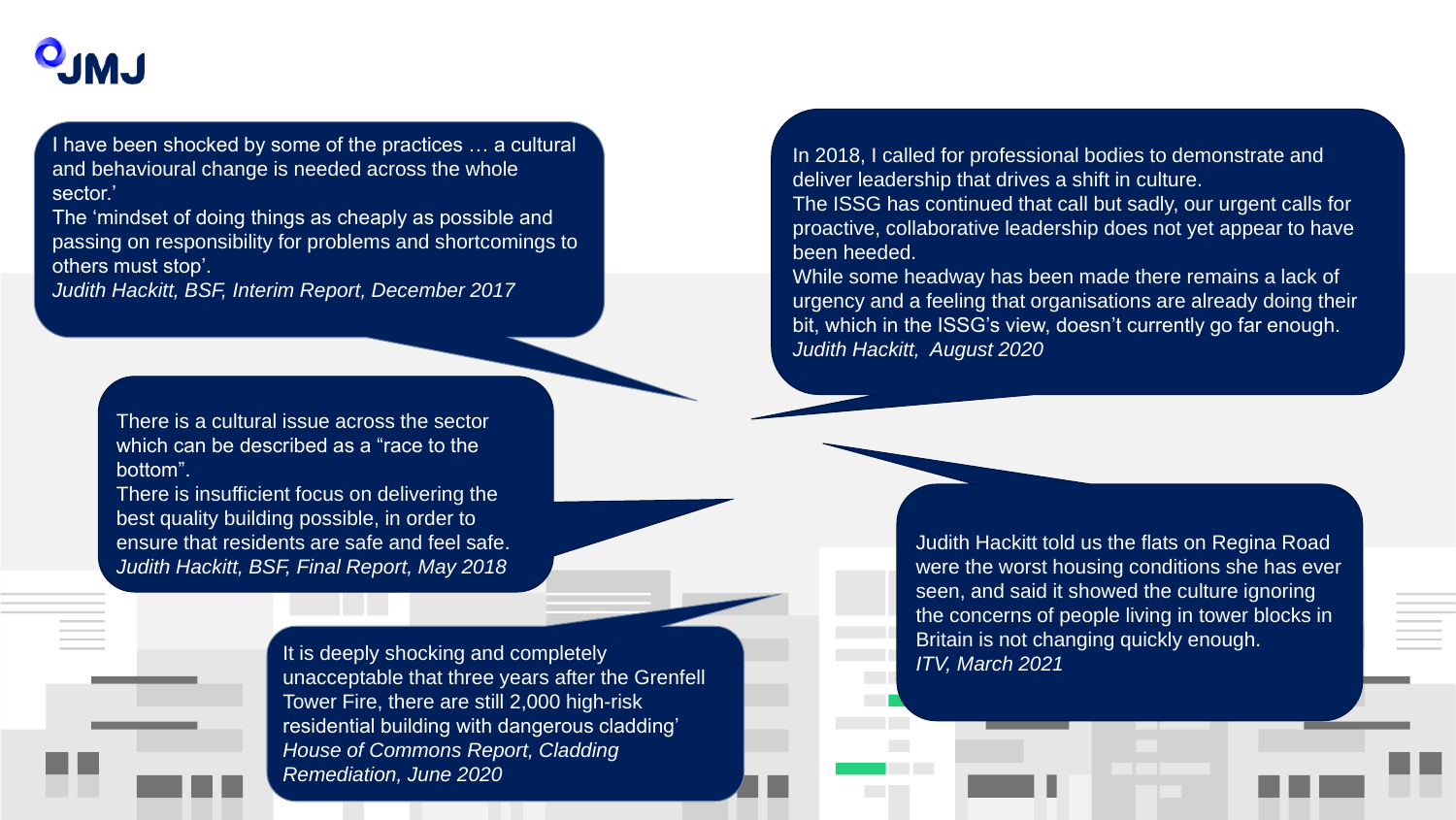

# **You can either take the view you are post-Grenfell or prethe next Grenfell.**

Jim Wetherbee, NASA Astronaut cited in 'Catastrophe & Systemic Change: Learning from the Grenfell Tower Fire  $\circ$  Gill, Kernick All Rights Reserved.  $\bullet$  and Other Disasters'

# **Which view you take will impact your sense of urgency for change.**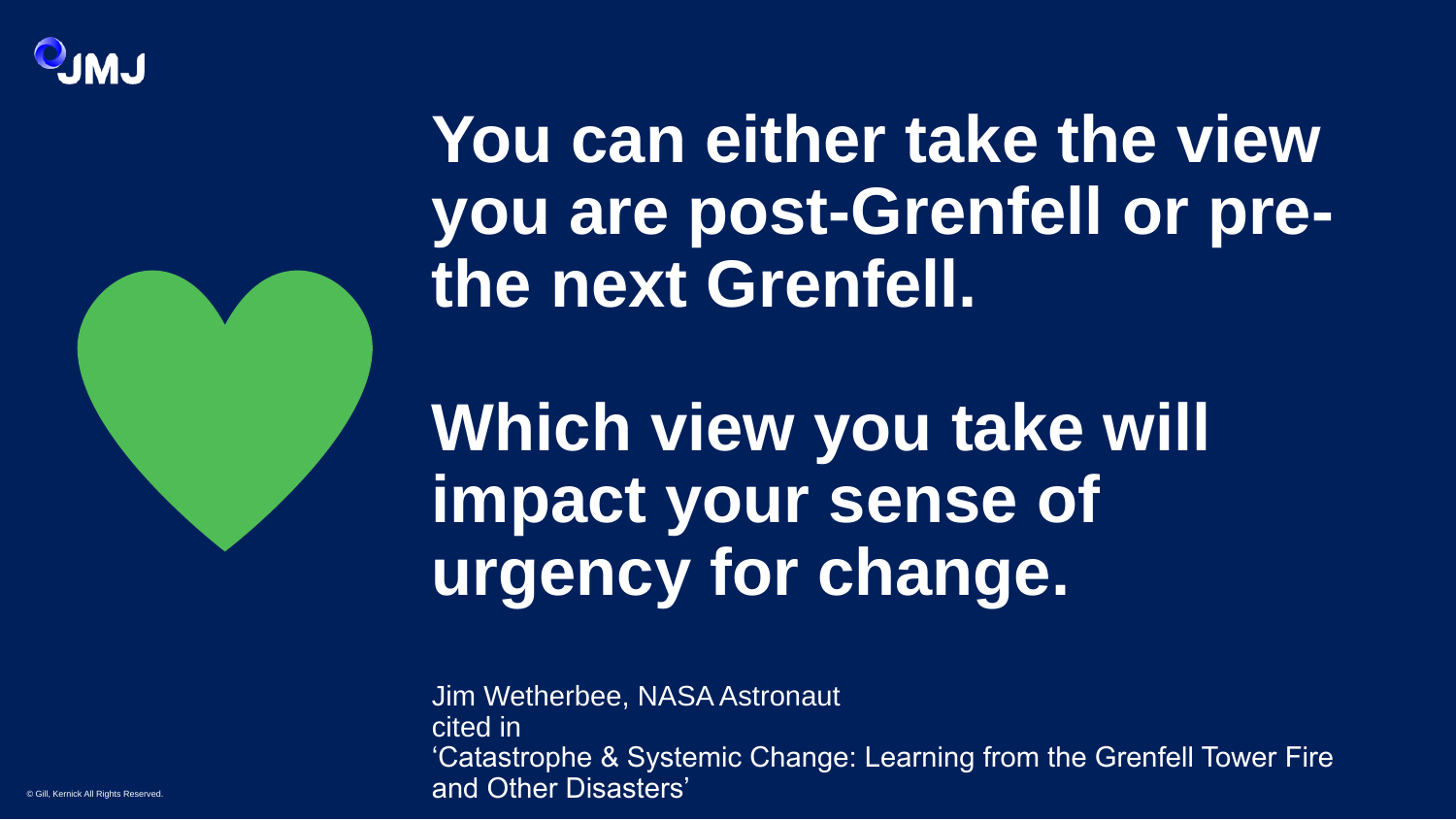



It is our conviction that a serious fire in a tower block or similar high density residential property is the most likely reason that those who wield power at the KCTMO will be found out and brought to justice!

Eddie Daffarn & Francis O'Connor Grenfell Action Group Blog: Playing with Fire (Nov 2016)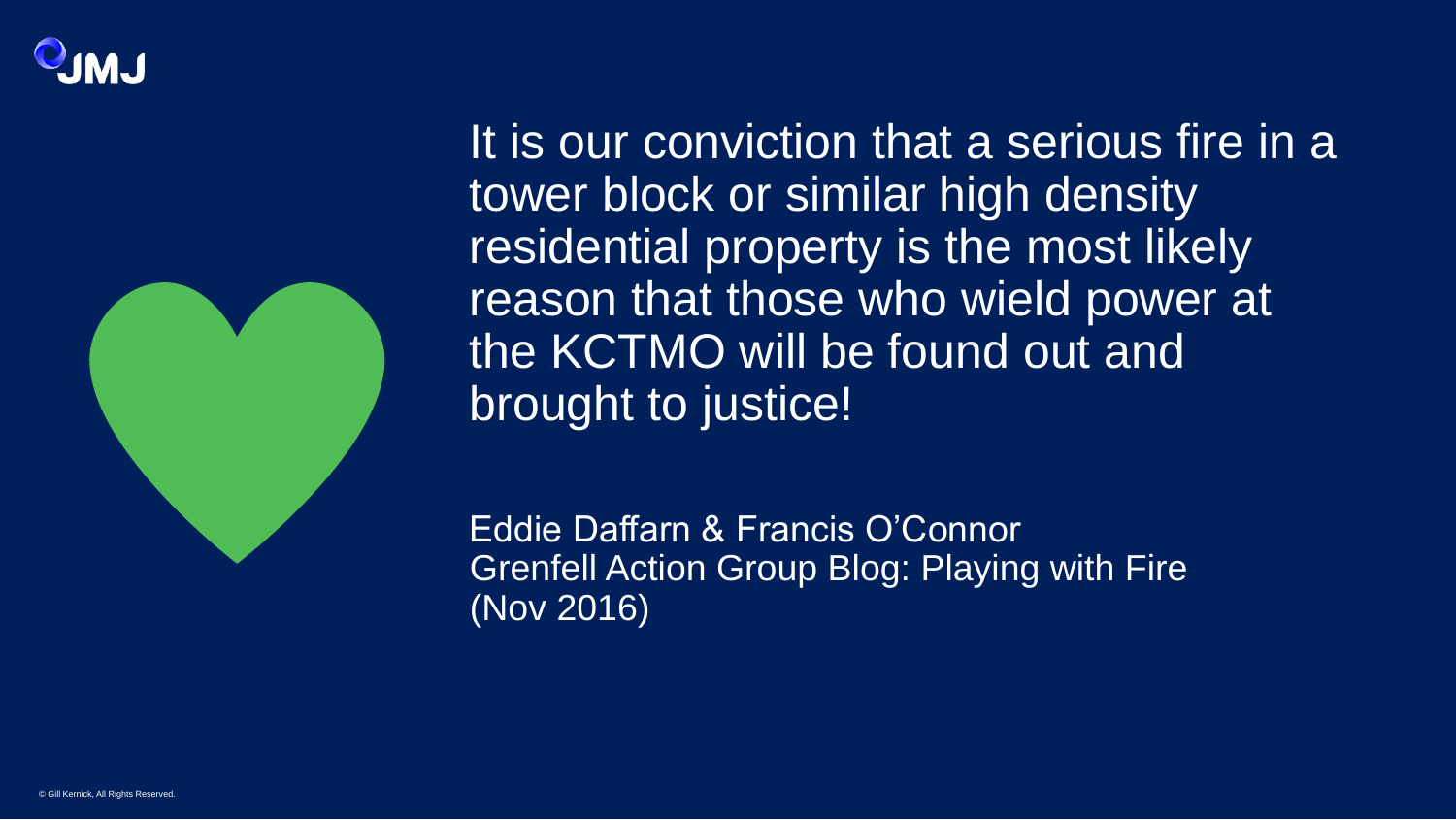



**On voices** Where do you know all is not well?

What are you not speaking up about?

Where are you not being heard?

Where are you not hearing others?

Please, please trust yourself and have the courage to keep speaking up until you are heard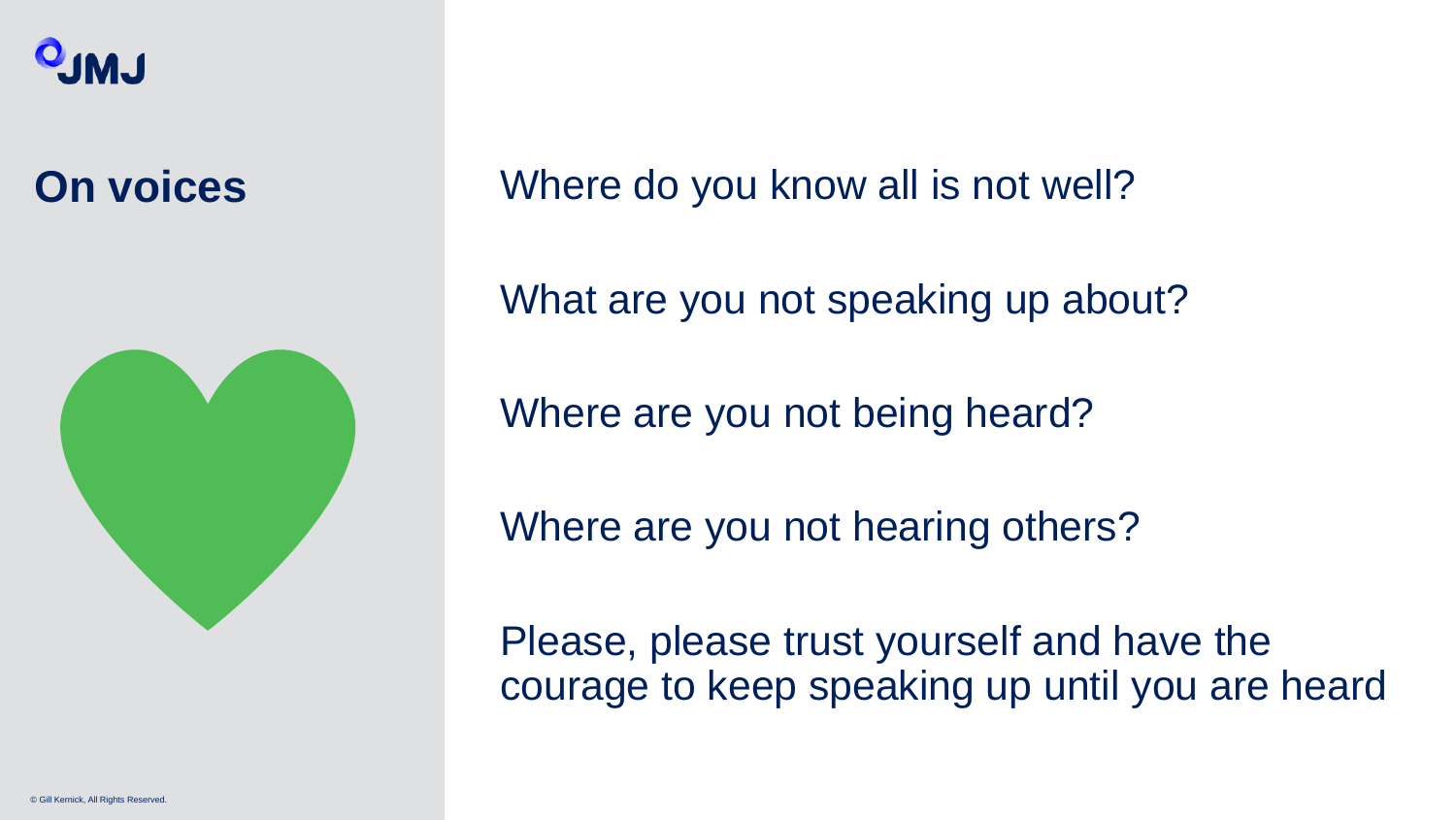



**On voices** "They didn't treat us with respect or empathy or humanity, and if they had I wouldn't be sitting here now."

Eddie Daffarn, Grenfell Tower Inquiry

© Gill Kernick, All Rights Reserved.